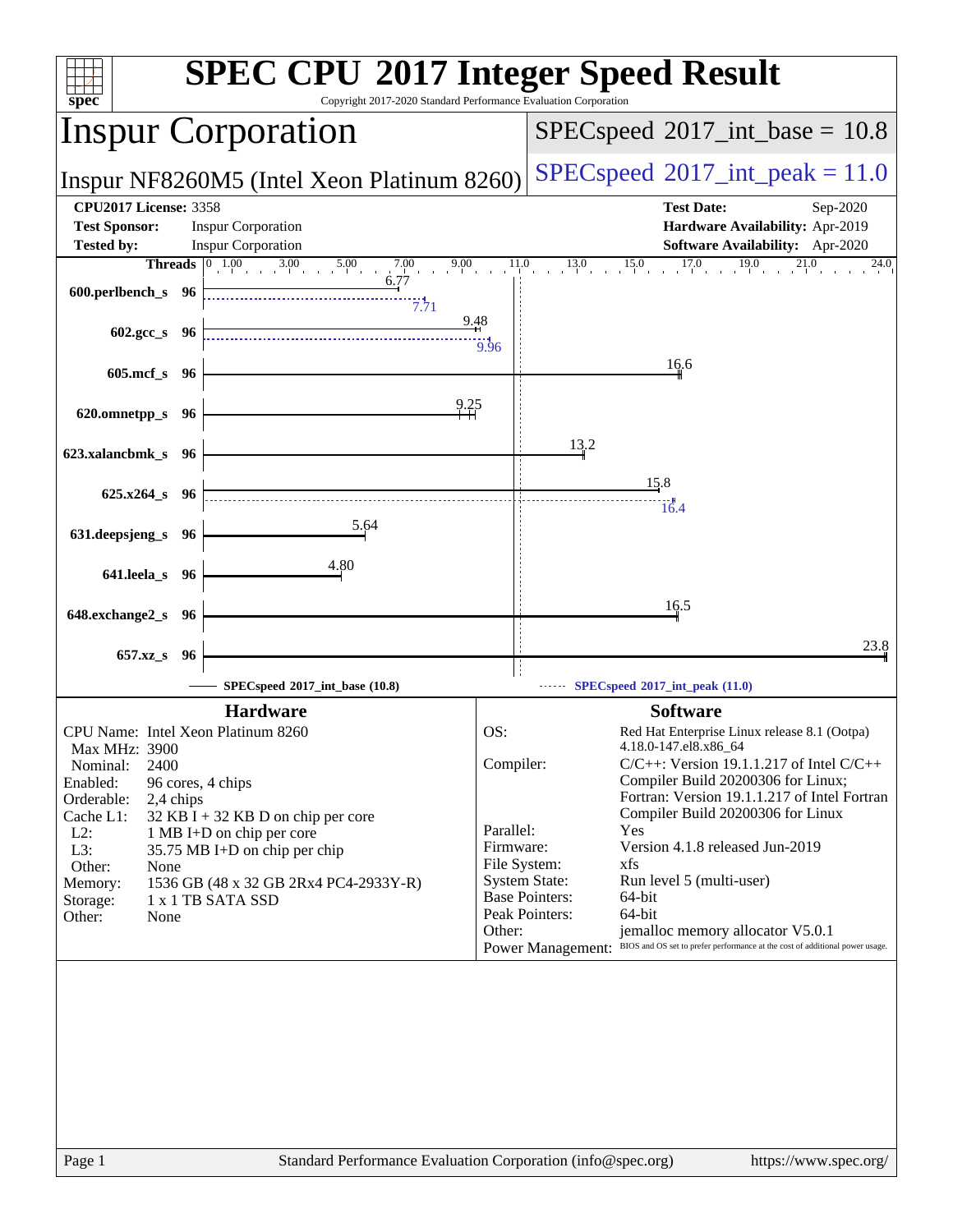

Copyright 2017-2020 Standard Performance Evaluation Corporation

## Inspur Corporation

 $SPECspeed^{\circledcirc}2017\_int\_base = 10.8$  $SPECspeed^{\circledcirc}2017\_int\_base = 10.8$ 

Inspur NF8260M5 (Intel Xeon Platinum 8260) [SPECspeed](http://www.spec.org/auto/cpu2017/Docs/result-fields.html#SPECspeed2017intpeak)<sup>®</sup>[2017\\_int\\_peak = 1](http://www.spec.org/auto/cpu2017/Docs/result-fields.html#SPECspeed2017intpeak)1.0

**[Test Sponsor:](http://www.spec.org/auto/cpu2017/Docs/result-fields.html#TestSponsor)** Inspur Corporation **[Hardware Availability:](http://www.spec.org/auto/cpu2017/Docs/result-fields.html#HardwareAvailability)** Apr-2019

**[CPU2017 License:](http://www.spec.org/auto/cpu2017/Docs/result-fields.html#CPU2017License)** 3358 **[Test Date:](http://www.spec.org/auto/cpu2017/Docs/result-fields.html#TestDate)** Sep-2020 **[Tested by:](http://www.spec.org/auto/cpu2017/Docs/result-fields.html#Testedby)** Inspur Corporation **[Software Availability:](http://www.spec.org/auto/cpu2017/Docs/result-fields.html#SoftwareAvailability)** Apr-2020

### **[Results Table](http://www.spec.org/auto/cpu2017/Docs/result-fields.html#ResultsTable)**

|                                      | <b>Base</b>    |                |       |                | <b>Peak</b> |                |       |                |                |              |                |              |                |              |
|--------------------------------------|----------------|----------------|-------|----------------|-------------|----------------|-------|----------------|----------------|--------------|----------------|--------------|----------------|--------------|
| <b>Benchmark</b>                     | <b>Threads</b> | <b>Seconds</b> | Ratio | <b>Seconds</b> | Ratio       | <b>Seconds</b> | Ratio | <b>Threads</b> | <b>Seconds</b> | <b>Ratio</b> | <b>Seconds</b> | <b>Ratio</b> | <b>Seconds</b> | <b>Ratio</b> |
| $600.$ perlbench $\mathsf{S}$        | 96             | 262            | 6.77  | 261            | 6.81        | 262            | 6.76  | 96             | 230            | 7.72         | 230            | 7.71         | 231            | 7.69         |
| $602 \text{.} \text{gcc}\text{_<}$ s | 96             | 414            | 9.63  | 420            | 9.48        | 421            | 9.46  | 96             | 399            | 9.98         | 400            | 9.95         | 400            | 9.96         |
| $605$ .mcf s                         | 96             | 285            | 16.6  | 286            | 16.5        | 284            | 16.6  | 96             | 285            | 16.6         | 286            | 16.5         | 284            | 16.6         |
| 620.omnetpp_s                        | 96             | 172            | 9.46  | 183            | 8.92        | 176            | 9.25  | 96             | 172            | 9.46         | 183            | 8.92         | 176            | 9.25         |
| 623.xalancbmk s                      | 96             | 107            | 13.2  | 107            | 13.2        | 107            | 13.3  | 96             | 107            | 13.2         | 107            | 13.2         | 107            | 3.3          |
| 625.x264 s                           | 96             | 111            | 15.9  | 111            | 15.8        | 111            | 15.8  | 96             | 108            | 16.4         | 108            | 16.4         | 108            | 16.3         |
| 631. deepsjeng_s                     | 96             | 255            | 5.63  | 254            | 5.64        | 254            | 5.64  | 96             | 255            | 5.63         | 254            | 5.64         | 254            | 5.64         |
| 641.leela s                          | 96             | 355            | 4.81  | 355            | 4.80        | 355            | 4.80  | 96             | 355            | 4.81         | 355            | 4.80         | 355            | 4.80         |
| 648.exchange2_s                      | 96             | 178            | 16.5  | 179            | 16.5        | 178            | 16.5  | 96             | 178            | 16.5         | 179            | 16.5         | 178            | 16.5         |
| $657.xz$ s                           | 96             | 260            | 23.8  | 261            | 23.7        | 260            | 23.8  | 96             | 260            | 23.8         | 261            | 23.7         | 260            | 23.8         |
| $SPECspeed*2017$ int base =<br>10.8  |                |                |       |                |             |                |       |                |                |              |                |              |                |              |

**[SPECspeed](http://www.spec.org/auto/cpu2017/Docs/result-fields.html#SPECspeed2017intpeak)[2017\\_int\\_peak =](http://www.spec.org/auto/cpu2017/Docs/result-fields.html#SPECspeed2017intpeak) 11.0**

Results appear in the [order in which they were run.](http://www.spec.org/auto/cpu2017/Docs/result-fields.html#RunOrder) Bold underlined text [indicates a median measurement](http://www.spec.org/auto/cpu2017/Docs/result-fields.html#Median).

### **[Compiler Notes](http://www.spec.org/auto/cpu2017/Docs/result-fields.html#CompilerNotes)**

 The inconsistent Compiler version information under Compiler Version section is due to a discrepancy in Intel Compiler. The correct version of C/C++ compiler is: Version 19.1.1.217 Build 20200306 Compiler for Linux The correct version of Fortran compiler is: Version 19.1.1.217 Build 20200306 Compiler for Linux

### **[Submit Notes](http://www.spec.org/auto/cpu2017/Docs/result-fields.html#SubmitNotes)**

 The numactl mechanism was used to bind copies to processors. The config file option 'submit' was used to generate numactl commands to bind each copy to a specific processor. For details, please see the config file.

### **[Operating System Notes](http://www.spec.org/auto/cpu2017/Docs/result-fields.html#OperatingSystemNotes)**

 Stack size set to unlimited using "ulimit -s unlimited" SCALING\_GOVERNOR set to Performance

### **[Environment Variables Notes](http://www.spec.org/auto/cpu2017/Docs/result-fields.html#EnvironmentVariablesNotes)**

```
Environment variables set by runcpu before the start of the run:
KMP_AFFINITY = "granularity=fine,scatter"
LD_LIBRARY_PATH = "/home/CPU2017/lib/intel64:/home/CPU2017/je5.0.1-64"
MALLOC_CONF = "retain:true"
OMP_STACKSIZE = "192M"
```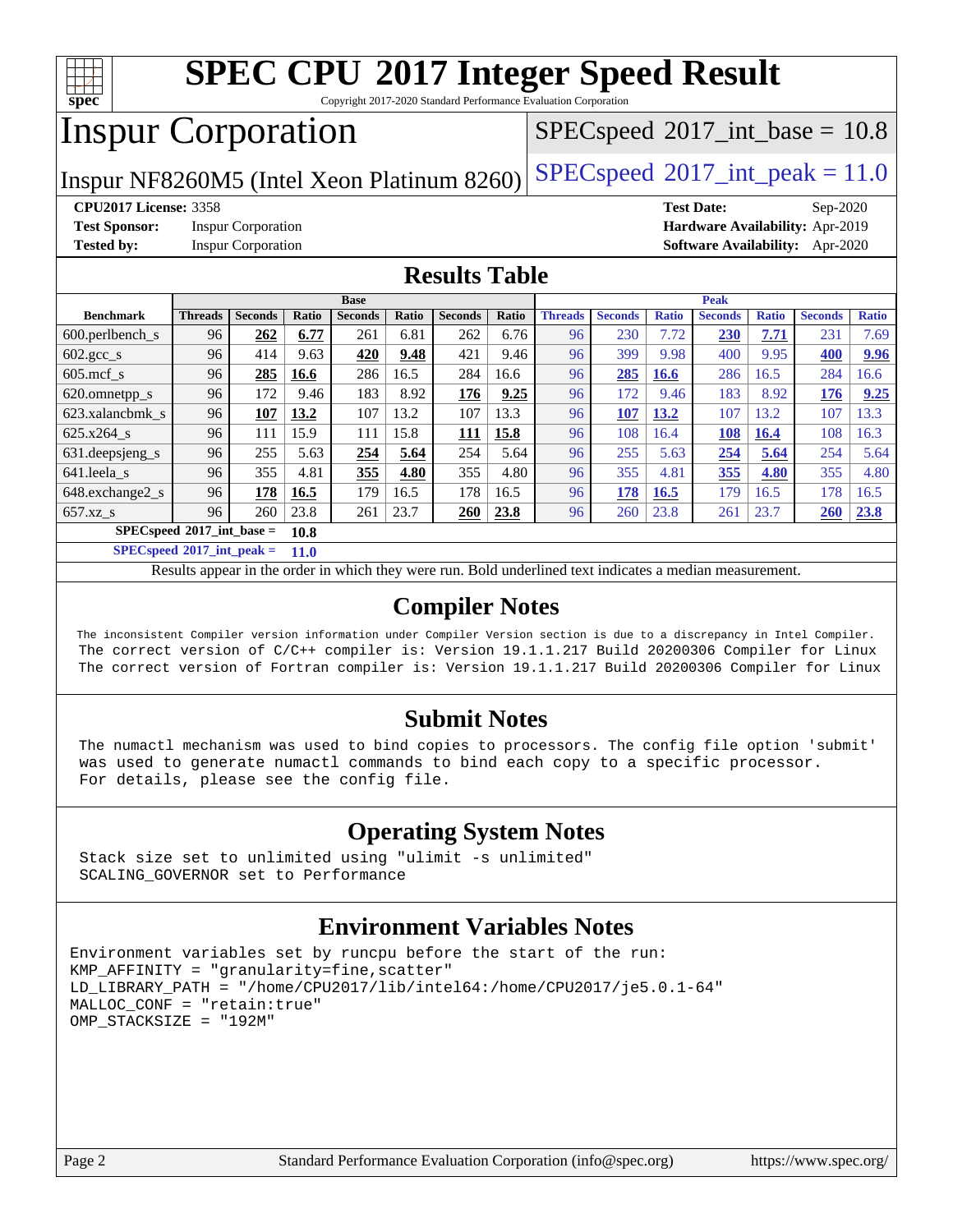

Copyright 2017-2020 Standard Performance Evaluation Corporation

## Inspur Corporation

 $SPECspeed^{\circledcirc}2017\_int\_base = 10.8$  $SPECspeed^{\circledcirc}2017\_int\_base = 10.8$ 

Inspur NF8260M5 (Intel Xeon Platinum 8260) [SPECspeed](http://www.spec.org/auto/cpu2017/Docs/result-fields.html#SPECspeed2017intpeak)<sup>®</sup>[2017\\_int\\_peak = 1](http://www.spec.org/auto/cpu2017/Docs/result-fields.html#SPECspeed2017intpeak)1.0

**[Test Sponsor:](http://www.spec.org/auto/cpu2017/Docs/result-fields.html#TestSponsor)** Inspur Corporation **[Hardware Availability:](http://www.spec.org/auto/cpu2017/Docs/result-fields.html#HardwareAvailability)** Apr-2019 **[Tested by:](http://www.spec.org/auto/cpu2017/Docs/result-fields.html#Testedby)** Inspur Corporation **[Software Availability:](http://www.spec.org/auto/cpu2017/Docs/result-fields.html#SoftwareAvailability)** Apr-2020

**[CPU2017 License:](http://www.spec.org/auto/cpu2017/Docs/result-fields.html#CPU2017License)** 3358 **[Test Date:](http://www.spec.org/auto/cpu2017/Docs/result-fields.html#TestDate)** Sep-2020

### **[General Notes](http://www.spec.org/auto/cpu2017/Docs/result-fields.html#GeneralNotes)**

 Binaries compiled on a system with 1x Intel Core i9-7980XE CPU + 64GB RAM memory using Redhat Enterprise Linux 8.0 Transparent Huge Pages enabled by default Prior to runcpu invocation Filesystem page cache synced and cleared with: sync; echo 3> /proc/sys/vm/drop\_caches runcpu command invoked through numactl i.e.: numactl --interleave=all runcpu <etc>

 NA: The test sponsor attests, as of date of publication, that CVE-2017-5754 (Meltdown) is mitigated in the system as tested and documented. Yes: The test sponsor attests, as of date of publication, that CVE-2017-5753 (Spectre variant 1) is mitigated in the system as tested and documented. Yes: The test sponsor attests, as of date of publication, that CVE-2017-5715 (Spectre variant 2) is mitigated in the system as tested and documented.

 jemalloc, a general purpose malloc implementation built with the RedHat Enterprise 7.5, and the system compiler gcc 4.8.5; sources available from jemalloc.net or <https://github.com/jemalloc/jemalloc/releases>

### **[Platform Notes](http://www.spec.org/auto/cpu2017/Docs/result-fields.html#PlatformNotes)**

 BIOS configuration: ENERGY\_PERF\_BIAS\_CFG mode set to Performance Hardware Prefetch set to Disable VT Support set to Disable C1E Support set to Disable IMC (Integrated memory controller) Interleaving set to 1-way Sub NUMA Cluster (SNC) set to Enable Intel Hyper Threading Technology set to Disable Sysinfo program /home/CPU2017/bin/sysinfo Rev: r6365 of 2019-08-21 295195f888a3d7edb1e6e46a485a0011 running on localhost.localdomain Fri Jun 22 07:15:33 2018 SUT (System Under Test) info as seen by some common utilities. For more information on this section, see <https://www.spec.org/cpu2017/Docs/config.html#sysinfo> From /proc/cpuinfo model name : Intel(R) Xeon(R) Platinum 8260 CPU @ 2.40GHz 4 "physical id"s (chips) 96 "processors" cores, siblings (Caution: counting these is hw and system dependent. The following

**(Continued on next page)**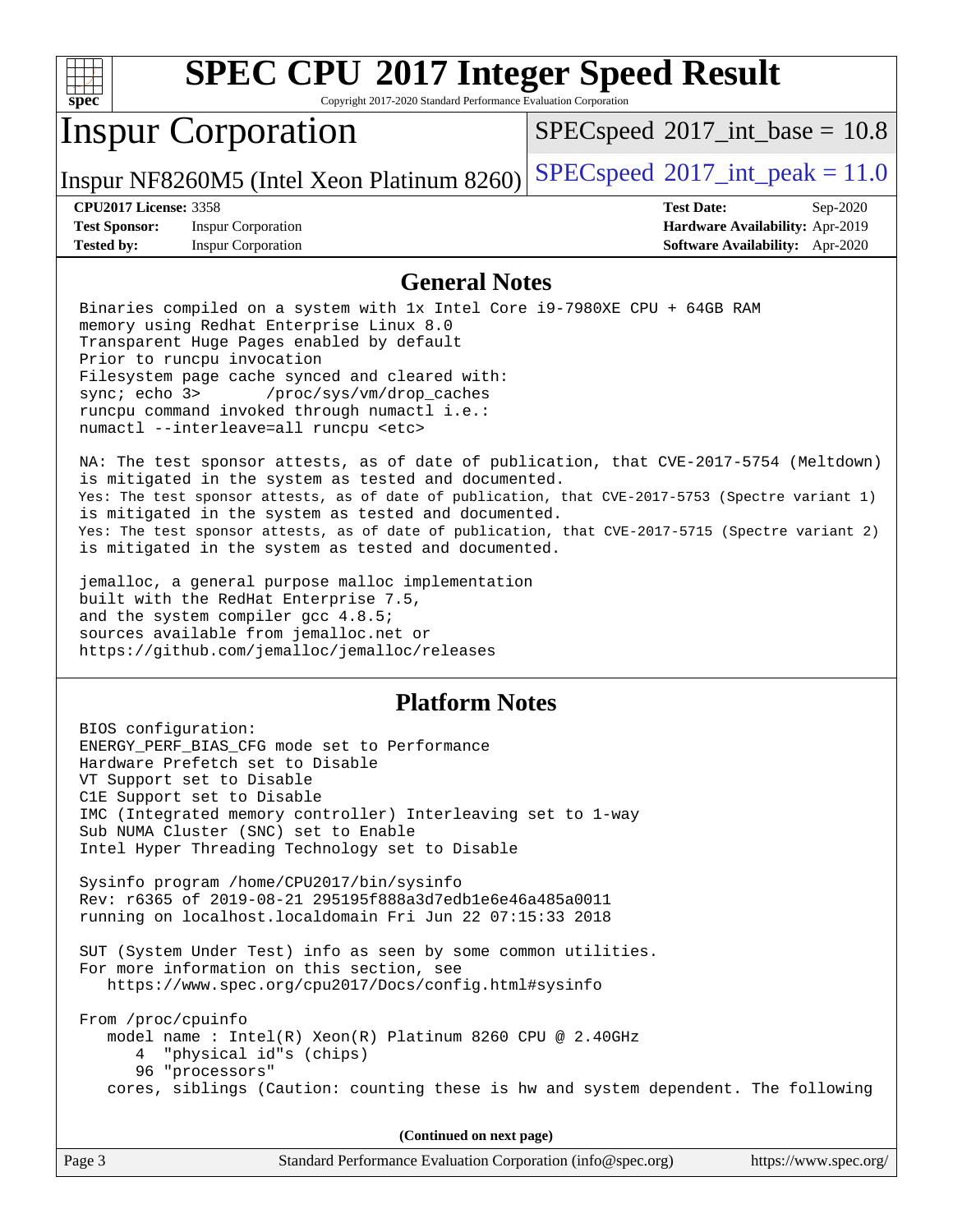| <b>SPEC CPU®2017 Integer Speed Result</b><br>Copyright 2017-2020 Standard Performance Evaluation Corporation<br>spec <sup>®</sup>                                                                                                                                                                                                                                                                                                                                                                    |                                                                                                                                                                                                                                                                                                                                                                                                                                                                                                                                                                                                                                                                                                                                                                                                                                                                                                                                                                                                                                                                                                                                                                       |                   |                                            |  |  |
|------------------------------------------------------------------------------------------------------------------------------------------------------------------------------------------------------------------------------------------------------------------------------------------------------------------------------------------------------------------------------------------------------------------------------------------------------------------------------------------------------|-----------------------------------------------------------------------------------------------------------------------------------------------------------------------------------------------------------------------------------------------------------------------------------------------------------------------------------------------------------------------------------------------------------------------------------------------------------------------------------------------------------------------------------------------------------------------------------------------------------------------------------------------------------------------------------------------------------------------------------------------------------------------------------------------------------------------------------------------------------------------------------------------------------------------------------------------------------------------------------------------------------------------------------------------------------------------------------------------------------------------------------------------------------------------|-------------------|--------------------------------------------|--|--|
| <b>Inspur Corporation</b><br>$SPEC speed^{\circ}2017\_int\_base = 10.8$                                                                                                                                                                                                                                                                                                                                                                                                                              |                                                                                                                                                                                                                                                                                                                                                                                                                                                                                                                                                                                                                                                                                                                                                                                                                                                                                                                                                                                                                                                                                                                                                                       |                   |                                            |  |  |
| Inspur NF8260M5 (Intel Xeon Platinum 8260)                                                                                                                                                                                                                                                                                                                                                                                                                                                           |                                                                                                                                                                                                                                                                                                                                                                                                                                                                                                                                                                                                                                                                                                                                                                                                                                                                                                                                                                                                                                                                                                                                                                       |                   | $SPEC speed^{\circ}2017\_int\_peak = 11.0$ |  |  |
| <b>CPU2017 License: 3358</b>                                                                                                                                                                                                                                                                                                                                                                                                                                                                         |                                                                                                                                                                                                                                                                                                                                                                                                                                                                                                                                                                                                                                                                                                                                                                                                                                                                                                                                                                                                                                                                                                                                                                       | <b>Test Date:</b> | Sep-2020                                   |  |  |
| <b>Test Sponsor:</b><br><b>Inspur Corporation</b>                                                                                                                                                                                                                                                                                                                                                                                                                                                    |                                                                                                                                                                                                                                                                                                                                                                                                                                                                                                                                                                                                                                                                                                                                                                                                                                                                                                                                                                                                                                                                                                                                                                       |                   | Hardware Availability: Apr-2019            |  |  |
| <b>Tested by:</b><br><b>Inspur Corporation</b>                                                                                                                                                                                                                                                                                                                                                                                                                                                       |                                                                                                                                                                                                                                                                                                                                                                                                                                                                                                                                                                                                                                                                                                                                                                                                                                                                                                                                                                                                                                                                                                                                                                       |                   | <b>Software Availability:</b> Apr-2020     |  |  |
|                                                                                                                                                                                                                                                                                                                                                                                                                                                                                                      | <b>Platform Notes (Continued)</b>                                                                                                                                                                                                                                                                                                                                                                                                                                                                                                                                                                                                                                                                                                                                                                                                                                                                                                                                                                                                                                                                                                                                     |                   |                                            |  |  |
|                                                                                                                                                                                                                                                                                                                                                                                                                                                                                                      | excerpts from /proc/cpuinfo might not be reliable. Use with caution.)                                                                                                                                                                                                                                                                                                                                                                                                                                                                                                                                                                                                                                                                                                                                                                                                                                                                                                                                                                                                                                                                                                 |                   |                                            |  |  |
| cpu cores : 24<br>siblings : 24                                                                                                                                                                                                                                                                                                                                                                                                                                                                      | physical 0: cores 0 1 2 3 4 5 6 8 9 10 11 12 13 16 17 18 19 20 21 25 26 27<br>physical 1: cores 0 1 2 3 4 5 6 8 9 10 11 12 13 16 17 18 19 20 21 25 26 27 28 29<br>physical 2: cores 0 1 2 3 4 5 6 8 9 10 11 12 13 16 17 18 19 20 21 25 26 27 28 29<br>physical 3: cores 0 1 2 3 4 5 6 9 10 11 12 13 16 17 18 19 20 21 24 25 26 27 28 29                                                                                                                                                                                                                                                                                                                                                                                                                                                                                                                                                                                                                                                                                                                                                                                                                               |                   | 29<br>28                                   |  |  |
| From 1scpu:<br>Architecture:<br>$CPU$ op-mode( $s$ ):<br>Byte Order:<br>CPU(s):<br>On-line CPU(s) list: $0-95$<br>Thread(s) per core:<br>Core(s) per socket:<br>Socket(s):<br>NUMA node(s):<br>Vendor ID:<br>CPU family:<br>Model:<br>Model name:<br>Stepping:<br>CPU MHz:<br>CPU max MHz:<br>CPU min MHz:<br>BogoMIPS:<br>Virtualization:<br>L1d cache:<br>Lli cache:<br>$L2$ cache:<br>L3 cache:<br>NUMA node0 CPU(s):<br>NUMA nodel CPU(s):<br>NUMA node2 CPU(s):<br>NUMA node3 CPU(s):<br>Flags: | x86 64<br>$32$ -bit, $64$ -bit<br>Little Endian<br>96<br>1<br>24<br>4<br>4<br>GenuineIntel<br>6<br>85<br>Intel(R) Xeon(R) Platinum 8260 CPU @ 2.40GHz<br>7<br>999.457<br>3900.0000<br>1000.0000<br>4800.00<br>$VT - x$<br>32K<br>32K<br>1024K<br>36608K<br>$0 - 23$<br>$24 - 47$<br>$48 - 71$<br>$72 - 95$<br>fpu vme de pse tsc msr pae mce cx8 apic sep mtrr pge mca cmov<br>pat pse36 clflush dts acpi mmx fxsr sse sse2 ss ht tm pbe syscall nx pdpe1gb rdtscp<br>lm constant_tsc art arch_perfmon pebs bts rep_good nopl xtopology nonstop_tsc cpuid<br>aperfmperf pni pclmulqdq dtes64 monitor ds_cpl vmx smx est tm2 ssse3 sdbg fma cx16<br>xtpr pdcm pcid dca sse4_1 sse4_2 x2apic movbe popcnt tsc_deadline_timer aes xsave<br>avx f16c rdrand lahf_lm abm 3dnowprefetch cpuid_fault epb cat_13 cdp_13<br>invpcid_single intel_ppin ssbd mba ibrs ibpb stibp ibrs_enhanced tpr_shadow vnmi<br>flexpriority ept vpid fsgsbase tsc_adjust bmil hle avx2 smep bmi2 erms invpcid rtm<br>cqm mpx rdt_a avx512f avx512dq rdseed adx smap clflushopt clwb intel_pt avx512cd<br>avx512bw avx512vl xsaveopt xsavec xgetbv1 xsaves cqm_llc cqm_occup_llc cqm_mbm_total |                   |                                            |  |  |
| cqm_mbm_local dtherm ida arat pln pts hwp hwp_act_window hwp_epp hwp_pkg_req pku                                                                                                                                                                                                                                                                                                                                                                                                                     |                                                                                                                                                                                                                                                                                                                                                                                                                                                                                                                                                                                                                                                                                                                                                                                                                                                                                                                                                                                                                                                                                                                                                                       |                   |                                            |  |  |
| (Continued on next page)                                                                                                                                                                                                                                                                                                                                                                                                                                                                             |                                                                                                                                                                                                                                                                                                                                                                                                                                                                                                                                                                                                                                                                                                                                                                                                                                                                                                                                                                                                                                                                                                                                                                       |                   |                                            |  |  |
| Page 4                                                                                                                                                                                                                                                                                                                                                                                                                                                                                               | Standard Performance Evaluation Corporation (info@spec.org)                                                                                                                                                                                                                                                                                                                                                                                                                                                                                                                                                                                                                                                                                                                                                                                                                                                                                                                                                                                                                                                                                                           |                   | https://www.spec.org/                      |  |  |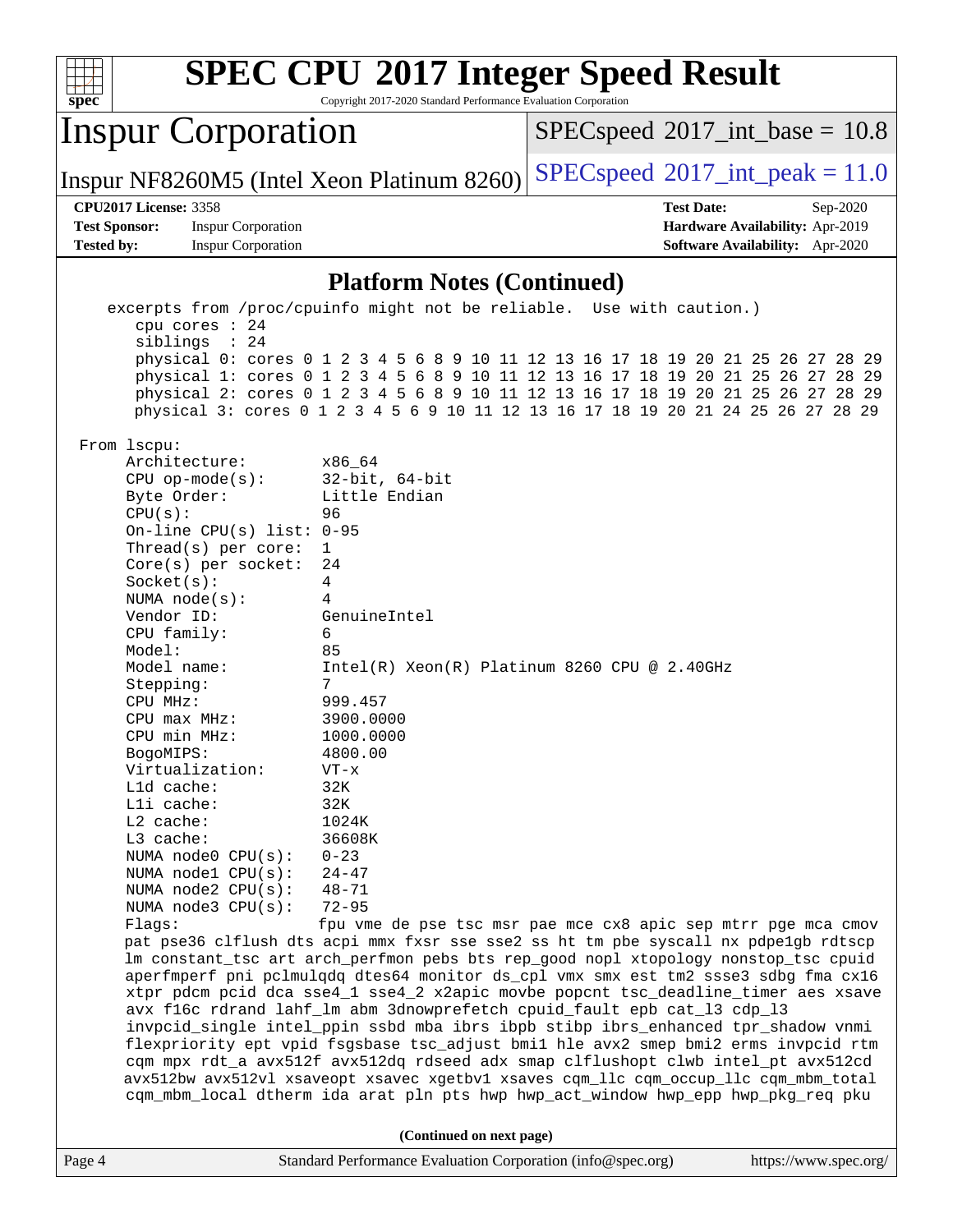

Copyright 2017-2020 Standard Performance Evaluation Corporation

## Inspur Corporation

 $SPECspeed^{\circ}2017\_int\_base = 10.8$  $SPECspeed^{\circ}2017\_int\_base = 10.8$ 

Inspur NF8260M5 (Intel Xeon Platinum 8260) [SPECspeed](http://www.spec.org/auto/cpu2017/Docs/result-fields.html#SPECspeed2017intpeak)<sup>®</sup>[2017\\_int\\_peak = 1](http://www.spec.org/auto/cpu2017/Docs/result-fields.html#SPECspeed2017intpeak)1.0

**[Test Sponsor:](http://www.spec.org/auto/cpu2017/Docs/result-fields.html#TestSponsor)** Inspur Corporation **[Hardware Availability:](http://www.spec.org/auto/cpu2017/Docs/result-fields.html#HardwareAvailability)** Apr-2019 **[Tested by:](http://www.spec.org/auto/cpu2017/Docs/result-fields.html#Testedby)** Inspur Corporation **[Software Availability:](http://www.spec.org/auto/cpu2017/Docs/result-fields.html#SoftwareAvailability)** Apr-2020

**[CPU2017 License:](http://www.spec.org/auto/cpu2017/Docs/result-fields.html#CPU2017License)** 3358 **[Test Date:](http://www.spec.org/auto/cpu2017/Docs/result-fields.html#TestDate)** Sep-2020

### **[Platform Notes \(Continued\)](http://www.spec.org/auto/cpu2017/Docs/result-fields.html#PlatformNotes)**

Page 5 Standard Performance Evaluation Corporation [\(info@spec.org\)](mailto:info@spec.org) <https://www.spec.org/> ospke avx512\_vnni md\_clear flush\_l1d arch\_capabilities /proc/cpuinfo cache data cache size : 36608 KB From numactl --hardware WARNING: a numactl 'node' might or might not correspond to a physical chip. available: 4 nodes (0-3) node 0 cpus: 0 1 2 3 4 5 6 7 8 9 10 11 12 13 14 15 16 17 18 19 20 21 22 23 node 0 size: 385605 MB node 0 free: 385379 MB node 1 cpus: 24 25 26 27 28 29 30 31 32 33 34 35 36 37 38 39 40 41 42 43 44 45 46 47 node 1 size: 387066 MB node 1 free: 386707 MB node 2 cpus: 48 49 50 51 52 53 54 55 56 57 58 59 60 61 62 63 64 65 66 67 68 69 70 71 node 2 size: 387066 MB node 2 free: 386877 MB node 3 cpus: 72 73 74 75 76 77 78 79 80 81 82 83 84 85 86 87 88 89 90 91 92 93 94 95 node 3 size: 387066 MB node 3 free: 386621 MB node distances: node 0 1 2 3 0: 10 21 21 21 1: 21 10 21 21 2: 21 21 10 21 3: 21 21 21 10 From /proc/meminfo MemTotal: 1583928912 kB HugePages\_Total: 0 Hugepagesize: 2048 kB From /etc/\*release\* /etc/\*version\* os-release: NAME="Red Hat Enterprise Linux" VERSION="8.1 (Ootpa)" ID="rhel" ID\_LIKE="fedora" VERSION\_ID="8.1" PLATFORM\_ID="platform:el8" PRETTY\_NAME="Red Hat Enterprise Linux 8.1 (Ootpa)" ANSI\_COLOR="0;31" redhat-release: Red Hat Enterprise Linux release 8.1 (Ootpa) system-release: Red Hat Enterprise Linux release 8.1 (Ootpa) system-release-cpe: cpe:/o:redhat:enterprise\_linux:8.1:ga uname -a: **(Continued on next page)**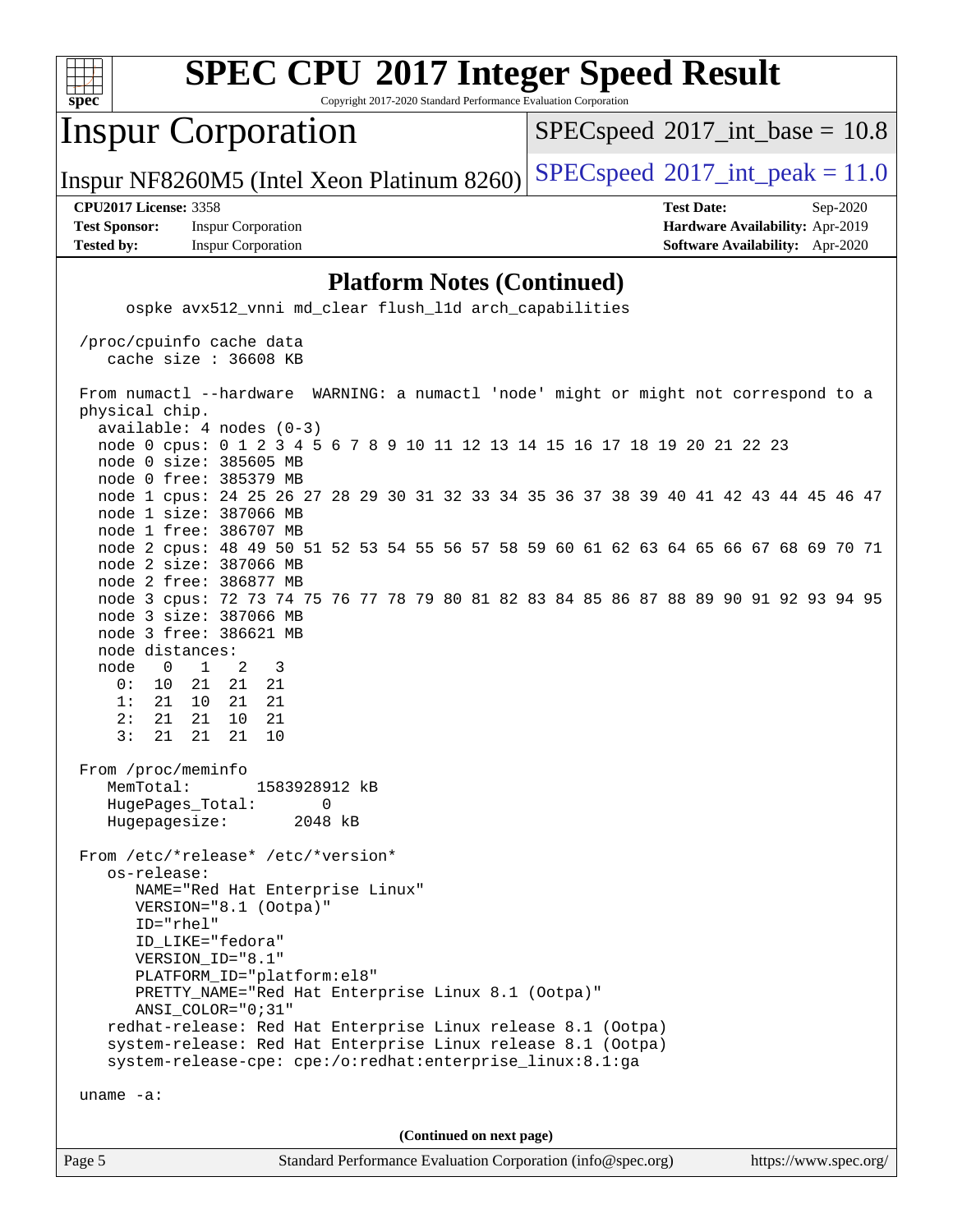

Copyright 2017-2020 Standard Performance Evaluation Corporation

## Inspur Corporation

 $SPECspeed^{\circ}2017\_int\_base = 10.8$  $SPECspeed^{\circ}2017\_int\_base = 10.8$ 

Inspur NF8260M5 (Intel Xeon Platinum 8260) [SPECspeed](http://www.spec.org/auto/cpu2017/Docs/result-fields.html#SPECspeed2017intpeak)<sup>®</sup>[2017\\_int\\_peak = 1](http://www.spec.org/auto/cpu2017/Docs/result-fields.html#SPECspeed2017intpeak)1.0

**[Test Sponsor:](http://www.spec.org/auto/cpu2017/Docs/result-fields.html#TestSponsor)** Inspur Corporation **[Hardware Availability:](http://www.spec.org/auto/cpu2017/Docs/result-fields.html#HardwareAvailability)** Apr-2019 **[Tested by:](http://www.spec.org/auto/cpu2017/Docs/result-fields.html#Testedby)** Inspur Corporation **[Software Availability:](http://www.spec.org/auto/cpu2017/Docs/result-fields.html#SoftwareAvailability)** Apr-2020

**[CPU2017 License:](http://www.spec.org/auto/cpu2017/Docs/result-fields.html#CPU2017License)** 3358 **[Test Date:](http://www.spec.org/auto/cpu2017/Docs/result-fields.html#TestDate)** Sep-2020

### **[Platform Notes \(Continued\)](http://www.spec.org/auto/cpu2017/Docs/result-fields.html#PlatformNotes)**

 Linux localhost.localdomain 4.18.0-147.el8.x86\_64 #1 SMP Thu Sep 26 15:52:44 UTC 2019 x86\_64 x86\_64 x86\_64 GNU/Linux

Kernel self-reported vulnerability status:

| $CVE-2018-3620$ (L1 Terminal Fault):<br>Microarchitectural Data Sampling:<br>CVE-2017-5754 (Meltdown): | Not affected<br>Not affected<br>Not affected                                                                     |
|--------------------------------------------------------------------------------------------------------|------------------------------------------------------------------------------------------------------------------|
|                                                                                                        | CVE-2018-3639 (Speculative Store Bypass): Mitigation: Speculative Store Bypass disabled<br>via prctl and seccomp |
| $CVE-2017-5753$ (Spectre variant 1):                                                                   | Mitigation: usercopy/swapgs barriers and __user<br>pointer sanitization                                          |
| $CVE-2017-5715$ (Spectre variant 2):                                                                   | Mitigation: Enhanced IBRS, IBPB: conditional,<br>RSB filling                                                     |

run-level 5 Jun 22 07:11

 SPEC is set to: /home/CPU2017 Filesystem Type Size Used Avail Use% Mounted on /dev/mapper/rhel-home xfs 838G 126G 713G 15% /home

 From /sys/devices/virtual/dmi/id BIOS: American Megatrends Inc. 4.1.8 06/11/2019 Vendor: Inspur Product: NF8260M5 Serial: 220714936

 Additional information from dmidecode follows. WARNING: Use caution when you interpret this section. The 'dmidecode' program reads system data which is "intended to allow hardware to be accurately determined", but the intent may not be met, as there are frequent changes to hardware, firmware, and the "DMTF SMBIOS" standard. Memory:

48x Samsung M393A4G43AB3-CVF 32 GB 2 rank 2933

(End of data from sysinfo program)

### **[Compiler Version Notes](http://www.spec.org/auto/cpu2017/Docs/result-fields.html#CompilerVersionNotes)**

| 600.perlbench $s(base)$ 602.gcc $s(base, peak)$ 605.mcf $s(base, peak)$<br>$\mathsf{C}$<br>$625.x264_s(base, peak)$ 657.xz <sub>_S</sub> (base, peak) |
|-------------------------------------------------------------------------------------------------------------------------------------------------------|
| Intel(R) C Compiler for applications running on Intel(R) $64$ , Version 2021.1                                                                        |
| NextGen Build 20200304                                                                                                                                |
| Copyright (C) 1985-2020 Intel Corporation. All rights reserved.                                                                                       |
|                                                                                                                                                       |

**(Continued on next page)**

| Page 6 | Standard Performance Evaluation Corporation (info@spec.org) | https://www.spec.org/ |
|--------|-------------------------------------------------------------|-----------------------|
|--------|-------------------------------------------------------------|-----------------------|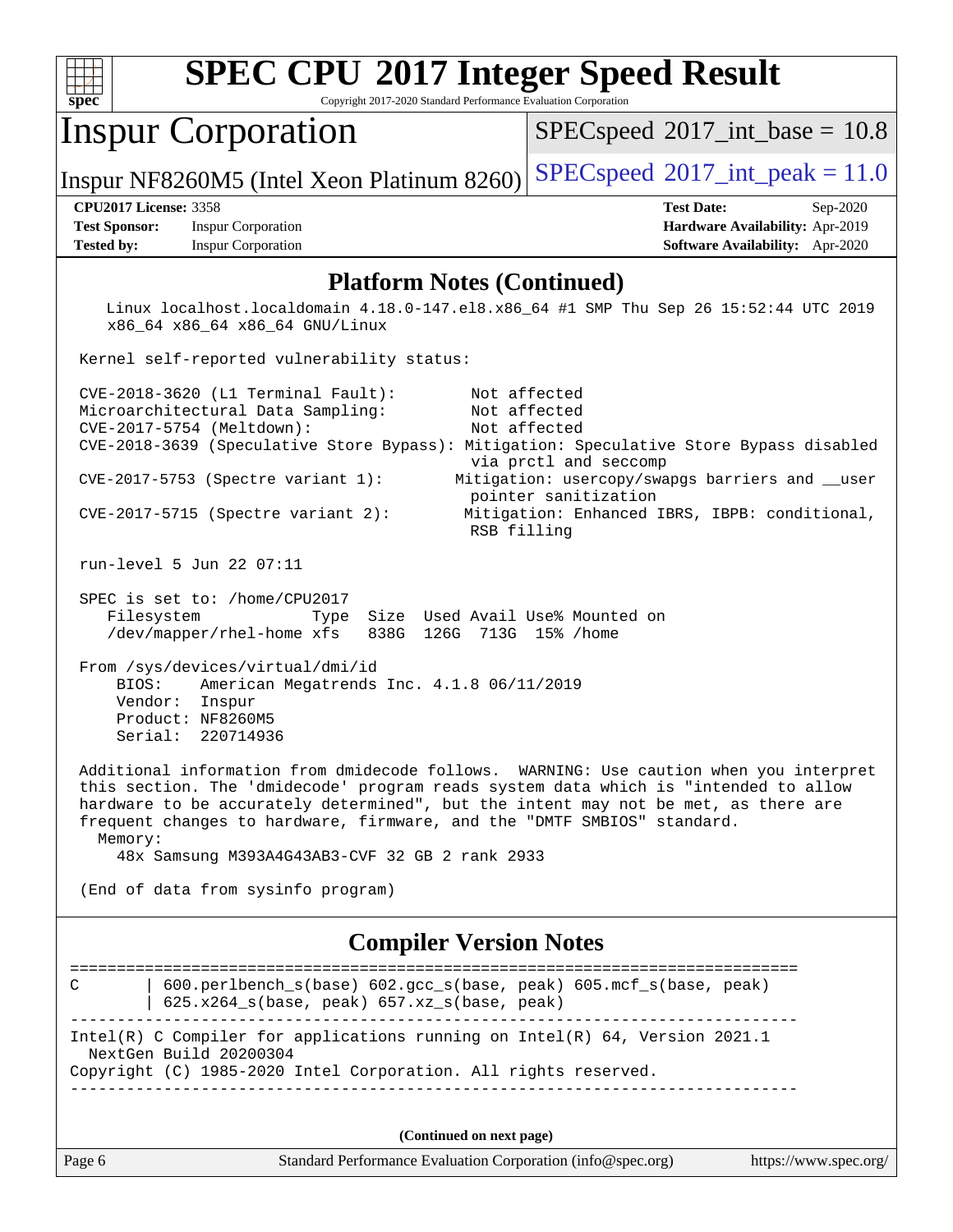

Copyright 2017-2020 Standard Performance Evaluation Corporation

## Inspur Corporation

 $SPEC speed$ <sup>®</sup> $2017$ \_int\_base = 10.8

Inspur NF8260M5 (Intel Xeon Platinum 8260) [SPECspeed](http://www.spec.org/auto/cpu2017/Docs/result-fields.html#SPECspeed2017intpeak)<sup>®</sup>[2017\\_int\\_peak = 1](http://www.spec.org/auto/cpu2017/Docs/result-fields.html#SPECspeed2017intpeak)1.0

**[Test Sponsor:](http://www.spec.org/auto/cpu2017/Docs/result-fields.html#TestSponsor)** Inspur Corporation **[Hardware Availability:](http://www.spec.org/auto/cpu2017/Docs/result-fields.html#HardwareAvailability)** Apr-2019 **[Tested by:](http://www.spec.org/auto/cpu2017/Docs/result-fields.html#Testedby)** Inspur Corporation **[Software Availability:](http://www.spec.org/auto/cpu2017/Docs/result-fields.html#SoftwareAvailability)** Apr-2020

**[CPU2017 License:](http://www.spec.org/auto/cpu2017/Docs/result-fields.html#CPU2017License)** 3358 **[Test Date:](http://www.spec.org/auto/cpu2017/Docs/result-fields.html#TestDate)** Sep-2020

### **[Compiler Version Notes \(Continued\)](http://www.spec.org/auto/cpu2017/Docs/result-fields.html#CompilerVersionNotes)**

| 600.perlbench_s(peak)                                                                                                                                                                    |
|------------------------------------------------------------------------------------------------------------------------------------------------------------------------------------------|
| Intel(R) C Intel(R) 64 Compiler for applications running on Intel(R) 64,<br>Version 19.1.1.217 Build 20200306<br>Copyright (C) 1985-2020 Intel Corporation. All rights reserved.         |
|                                                                                                                                                                                          |
| 600.perlbench_s(base) 602.gcc_s(base, peak) 605.mcf_s(base, peak)<br>C<br>$625.x264_s(base, peak) 657.xz_s(base, peak)$                                                                  |
| Intel(R) C Compiler for applications running on $Intel(R) 64$ , Version 2021.1<br>NextGen Build 20200304<br>Copyright (C) 1985-2020 Intel Corporation. All rights reserved.              |
|                                                                                                                                                                                          |
| 600.perlbench_s(peak)                                                                                                                                                                    |
| Intel(R) C Intel(R) 64 Compiler for applications running on Intel(R) 64,<br>Version 19.1.1.217 Build 20200306<br>Copyright (C) 1985-2020 Intel Corporation. All rights reserved.         |
|                                                                                                                                                                                          |
| 620.omnetpp_s(base, peak) 623.xalancbmk_s(base, peak)<br>$C++$<br>631.deepsjeng_s(base, peak) 641.leela_s(base, peak)                                                                    |
| Intel(R) $C++$ Compiler for applications running on Intel(R) 64, Version 2021.1<br>NextGen Build 20200304<br>Copyright (C) 1985-2020 Intel Corporation. All rights reserved.             |
| ---------------------------                                                                                                                                                              |
| Fortran   648. exchange2_s(base, peak)                                                                                                                                                   |
| $Intel(R)$ Fortran Intel(R) 64 Compiler for applications running on Intel(R)<br>64, Version 19.1.1.217 Build 20200306<br>Copyright (C) 1985-2020 Intel Corporation. All rights reserved. |
|                                                                                                                                                                                          |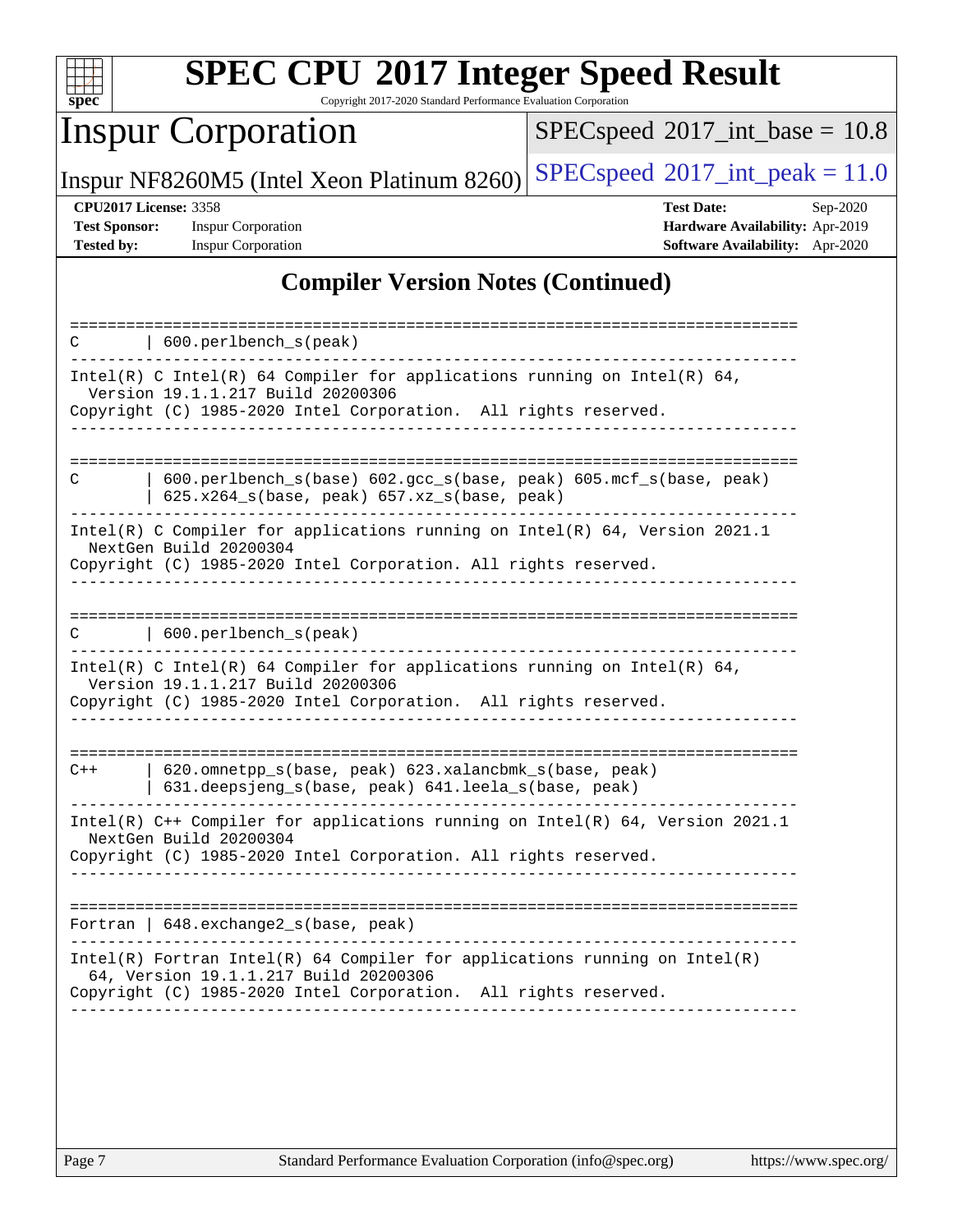

Copyright 2017-2020 Standard Performance Evaluation Corporation

## Inspur Corporation

 $SPECspeed^{\circ}2017\_int\_base = 10.8$  $SPECspeed^{\circ}2017\_int\_base = 10.8$ 

Inspur NF8260M5 (Intel Xeon Platinum 8260) [SPECspeed](http://www.spec.org/auto/cpu2017/Docs/result-fields.html#SPECspeed2017intpeak)<sup>®</sup>[2017\\_int\\_peak = 1](http://www.spec.org/auto/cpu2017/Docs/result-fields.html#SPECspeed2017intpeak)1.0

**[Test Sponsor:](http://www.spec.org/auto/cpu2017/Docs/result-fields.html#TestSponsor)** Inspur Corporation **[Hardware Availability:](http://www.spec.org/auto/cpu2017/Docs/result-fields.html#HardwareAvailability)** Apr-2019 **[Tested by:](http://www.spec.org/auto/cpu2017/Docs/result-fields.html#Testedby)** Inspur Corporation **[Software Availability:](http://www.spec.org/auto/cpu2017/Docs/result-fields.html#SoftwareAvailability)** Apr-2020

**[CPU2017 License:](http://www.spec.org/auto/cpu2017/Docs/result-fields.html#CPU2017License)** 3358 **[Test Date:](http://www.spec.org/auto/cpu2017/Docs/result-fields.html#TestDate)** Sep-2020

### **[Base Compiler Invocation](http://www.spec.org/auto/cpu2017/Docs/result-fields.html#BaseCompilerInvocation)**

[C benchmarks:](http://www.spec.org/auto/cpu2017/Docs/result-fields.html#Cbenchmarks)

[icc](http://www.spec.org/cpu2017/results/res2020q4/cpu2017-20201012-24189.flags.html#user_CCbase_intel_icc_66fc1ee009f7361af1fbd72ca7dcefbb700085f36577c54f309893dd4ec40d12360134090235512931783d35fd58c0460139e722d5067c5574d8eaf2b3e37e92)

[C++ benchmarks:](http://www.spec.org/auto/cpu2017/Docs/result-fields.html#CXXbenchmarks) [icpc](http://www.spec.org/cpu2017/results/res2020q4/cpu2017-20201012-24189.flags.html#user_CXXbase_intel_icpc_c510b6838c7f56d33e37e94d029a35b4a7bccf4766a728ee175e80a419847e808290a9b78be685c44ab727ea267ec2f070ec5dc83b407c0218cded6866a35d07)

[Fortran benchmarks](http://www.spec.org/auto/cpu2017/Docs/result-fields.html#Fortranbenchmarks): [ifort](http://www.spec.org/cpu2017/results/res2020q4/cpu2017-20201012-24189.flags.html#user_FCbase_intel_ifort_8111460550e3ca792625aed983ce982f94888b8b503583aa7ba2b8303487b4d8a21a13e7191a45c5fd58ff318f48f9492884d4413fa793fd88dd292cad7027ca)

### **[Base Portability Flags](http://www.spec.org/auto/cpu2017/Docs/result-fields.html#BasePortabilityFlags)**

 600.perlbench\_s: [-DSPEC\\_LP64](http://www.spec.org/cpu2017/results/res2020q4/cpu2017-20201012-24189.flags.html#b600.perlbench_s_basePORTABILITY_DSPEC_LP64) [-DSPEC\\_LINUX\\_X64](http://www.spec.org/cpu2017/results/res2020q4/cpu2017-20201012-24189.flags.html#b600.perlbench_s_baseCPORTABILITY_DSPEC_LINUX_X64) 602.gcc\_s: [-DSPEC\\_LP64](http://www.spec.org/cpu2017/results/res2020q4/cpu2017-20201012-24189.flags.html#suite_basePORTABILITY602_gcc_s_DSPEC_LP64) 605.mcf\_s: [-DSPEC\\_LP64](http://www.spec.org/cpu2017/results/res2020q4/cpu2017-20201012-24189.flags.html#suite_basePORTABILITY605_mcf_s_DSPEC_LP64) 620.omnetpp\_s: [-DSPEC\\_LP64](http://www.spec.org/cpu2017/results/res2020q4/cpu2017-20201012-24189.flags.html#suite_basePORTABILITY620_omnetpp_s_DSPEC_LP64) 623.xalancbmk\_s: [-DSPEC\\_LP64](http://www.spec.org/cpu2017/results/res2020q4/cpu2017-20201012-24189.flags.html#suite_basePORTABILITY623_xalancbmk_s_DSPEC_LP64) [-DSPEC\\_LINUX](http://www.spec.org/cpu2017/results/res2020q4/cpu2017-20201012-24189.flags.html#b623.xalancbmk_s_baseCXXPORTABILITY_DSPEC_LINUX) 625.x264\_s: [-DSPEC\\_LP64](http://www.spec.org/cpu2017/results/res2020q4/cpu2017-20201012-24189.flags.html#suite_basePORTABILITY625_x264_s_DSPEC_LP64) 631.deepsjeng\_s: [-DSPEC\\_LP64](http://www.spec.org/cpu2017/results/res2020q4/cpu2017-20201012-24189.flags.html#suite_basePORTABILITY631_deepsjeng_s_DSPEC_LP64) 641.leela\_s: [-DSPEC\\_LP64](http://www.spec.org/cpu2017/results/res2020q4/cpu2017-20201012-24189.flags.html#suite_basePORTABILITY641_leela_s_DSPEC_LP64) 648.exchange2\_s: [-DSPEC\\_LP64](http://www.spec.org/cpu2017/results/res2020q4/cpu2017-20201012-24189.flags.html#suite_basePORTABILITY648_exchange2_s_DSPEC_LP64) 657.xz\_s: [-DSPEC\\_LP64](http://www.spec.org/cpu2017/results/res2020q4/cpu2017-20201012-24189.flags.html#suite_basePORTABILITY657_xz_s_DSPEC_LP64)

## **[Base Optimization Flags](http://www.spec.org/auto/cpu2017/Docs/result-fields.html#BaseOptimizationFlags)**

### [C benchmarks](http://www.spec.org/auto/cpu2017/Docs/result-fields.html#Cbenchmarks):

[-m64](http://www.spec.org/cpu2017/results/res2020q4/cpu2017-20201012-24189.flags.html#user_CCbase_m64-icc) [-qnextgen](http://www.spec.org/cpu2017/results/res2020q4/cpu2017-20201012-24189.flags.html#user_CCbase_f-qnextgen) [-std=c11](http://www.spec.org/cpu2017/results/res2020q4/cpu2017-20201012-24189.flags.html#user_CCbase_std-icc-std_0e1c27790398a4642dfca32ffe6c27b5796f9c2d2676156f2e42c9c44eaad0c049b1cdb667a270c34d979996257aeb8fc440bfb01818dbc9357bd9d174cb8524) [-Wl,-plugin-opt=-x86-branches-within-32B-boundaries](http://www.spec.org/cpu2017/results/res2020q4/cpu2017-20201012-24189.flags.html#user_CCbase_f-x86-branches-within-32B-boundaries_0098b4e4317ae60947b7b728078a624952a08ac37a3c797dfb4ffeb399e0c61a9dd0f2f44ce917e9361fb9076ccb15e7824594512dd315205382d84209e912f3) [-Wl,-z,muldefs](http://www.spec.org/cpu2017/results/res2020q4/cpu2017-20201012-24189.flags.html#user_CCbase_link_force_multiple1_b4cbdb97b34bdee9ceefcfe54f4c8ea74255f0b02a4b23e853cdb0e18eb4525ac79b5a88067c842dd0ee6996c24547a27a4b99331201badda8798ef8a743f577) [-xCORE-AVX512](http://www.spec.org/cpu2017/results/res2020q4/cpu2017-20201012-24189.flags.html#user_CCbase_f-xCORE-AVX512) [-O3](http://www.spec.org/cpu2017/results/res2020q4/cpu2017-20201012-24189.flags.html#user_CCbase_f-O3) [-ffast-math](http://www.spec.org/cpu2017/results/res2020q4/cpu2017-20201012-24189.flags.html#user_CCbase_f-ffast-math) [-flto](http://www.spec.org/cpu2017/results/res2020q4/cpu2017-20201012-24189.flags.html#user_CCbase_f-flto) [-mfpmath=sse](http://www.spec.org/cpu2017/results/res2020q4/cpu2017-20201012-24189.flags.html#user_CCbase_f-mfpmath_70eb8fac26bde974f8ab713bc9086c5621c0b8d2f6c86f38af0bd7062540daf19db5f3a066d8c6684be05d84c9b6322eb3b5be6619d967835195b93d6c02afa1) [-funroll-loops](http://www.spec.org/cpu2017/results/res2020q4/cpu2017-20201012-24189.flags.html#user_CCbase_f-funroll-loops) [-fuse-ld=gold](http://www.spec.org/cpu2017/results/res2020q4/cpu2017-20201012-24189.flags.html#user_CCbase_f-fuse-ld_920b3586e2b8c6e0748b9c84fa9b744736ba725a32cab14ad8f3d4ad28eecb2f59d1144823d2e17006539a88734fe1fc08fc3035f7676166309105a78aaabc32) [-qopt-mem-layout-trans=4](http://www.spec.org/cpu2017/results/res2020q4/cpu2017-20201012-24189.flags.html#user_CCbase_f-qopt-mem-layout-trans_fa39e755916c150a61361b7846f310bcdf6f04e385ef281cadf3647acec3f0ae266d1a1d22d972a7087a248fd4e6ca390a3634700869573d231a252c784941a8) [-fopenmp](http://www.spec.org/cpu2017/results/res2020q4/cpu2017-20201012-24189.flags.html#user_CCbase_fopenmp_5aa2e47ce4f2ef030ba5d12d5a7a9c4e57167333d78243fcadb80b48d5abb78ff19333f8478e0b2a41e63049eb285965c145ccab7b93db7d0c4d59e4dc6f5591) [-DSPEC\\_OPENMP](http://www.spec.org/cpu2017/results/res2020q4/cpu2017-20201012-24189.flags.html#suite_CCbase_DSPEC_OPENMP) [-L/usr/local/jemalloc64-5.0.1/lib](http://www.spec.org/cpu2017/results/res2020q4/cpu2017-20201012-24189.flags.html#user_CCbase_jemalloc_link_path64_1_cc289568b1a6c0fd3b62c91b824c27fcb5af5e8098e6ad028160d21144ef1b8aef3170d2acf0bee98a8da324cfe4f67d0a3d0c4cc4673d993d694dc2a0df248b) [-ljemalloc](http://www.spec.org/cpu2017/results/res2020q4/cpu2017-20201012-24189.flags.html#user_CCbase_jemalloc_link_lib_d1249b907c500fa1c0672f44f562e3d0f79738ae9e3c4a9c376d49f265a04b9c99b167ecedbf6711b3085be911c67ff61f150a17b3472be731631ba4d0471706)

[C++ benchmarks:](http://www.spec.org/auto/cpu2017/Docs/result-fields.html#CXXbenchmarks)

[-m64](http://www.spec.org/cpu2017/results/res2020q4/cpu2017-20201012-24189.flags.html#user_CXXbase_m64-icc) [-qnextgen](http://www.spec.org/cpu2017/results/res2020q4/cpu2017-20201012-24189.flags.html#user_CXXbase_f-qnextgen) [-Wl,-plugin-opt=-x86-branches-within-32B-boundaries](http://www.spec.org/cpu2017/results/res2020q4/cpu2017-20201012-24189.flags.html#user_CXXbase_f-x86-branches-within-32B-boundaries_0098b4e4317ae60947b7b728078a624952a08ac37a3c797dfb4ffeb399e0c61a9dd0f2f44ce917e9361fb9076ccb15e7824594512dd315205382d84209e912f3) [-Wl,-z,muldefs](http://www.spec.org/cpu2017/results/res2020q4/cpu2017-20201012-24189.flags.html#user_CXXbase_link_force_multiple1_b4cbdb97b34bdee9ceefcfe54f4c8ea74255f0b02a4b23e853cdb0e18eb4525ac79b5a88067c842dd0ee6996c24547a27a4b99331201badda8798ef8a743f577) [-xCORE-AVX512](http://www.spec.org/cpu2017/results/res2020q4/cpu2017-20201012-24189.flags.html#user_CXXbase_f-xCORE-AVX512) [-O3](http://www.spec.org/cpu2017/results/res2020q4/cpu2017-20201012-24189.flags.html#user_CXXbase_f-O3) [-ffast-math](http://www.spec.org/cpu2017/results/res2020q4/cpu2017-20201012-24189.flags.html#user_CXXbase_f-ffast-math) [-flto](http://www.spec.org/cpu2017/results/res2020q4/cpu2017-20201012-24189.flags.html#user_CXXbase_f-flto) [-mfpmath=sse](http://www.spec.org/cpu2017/results/res2020q4/cpu2017-20201012-24189.flags.html#user_CXXbase_f-mfpmath_70eb8fac26bde974f8ab713bc9086c5621c0b8d2f6c86f38af0bd7062540daf19db5f3a066d8c6684be05d84c9b6322eb3b5be6619d967835195b93d6c02afa1) [-funroll-loops](http://www.spec.org/cpu2017/results/res2020q4/cpu2017-20201012-24189.flags.html#user_CXXbase_f-funroll-loops) [-fuse-ld=gold](http://www.spec.org/cpu2017/results/res2020q4/cpu2017-20201012-24189.flags.html#user_CXXbase_f-fuse-ld_920b3586e2b8c6e0748b9c84fa9b744736ba725a32cab14ad8f3d4ad28eecb2f59d1144823d2e17006539a88734fe1fc08fc3035f7676166309105a78aaabc32) [-qopt-mem-layout-trans=4](http://www.spec.org/cpu2017/results/res2020q4/cpu2017-20201012-24189.flags.html#user_CXXbase_f-qopt-mem-layout-trans_fa39e755916c150a61361b7846f310bcdf6f04e385ef281cadf3647acec3f0ae266d1a1d22d972a7087a248fd4e6ca390a3634700869573d231a252c784941a8) [-L/usr/local/IntelCompiler19/compilers\\_and\\_libraries\\_2020.1.217/linux/compiler/lib/intel64\\_lin](http://www.spec.org/cpu2017/results/res2020q4/cpu2017-20201012-24189.flags.html#user_CXXbase_linkpath_2cb6f503891ebf8baee7515f4e7d4ec1217444d1d05903cc0091ac4158de400651d2b2313a9fa414cb8a8f0e16ab029634f5c6db340f400369c190d4db8a54a0) [-lqkmalloc](http://www.spec.org/cpu2017/results/res2020q4/cpu2017-20201012-24189.flags.html#user_CXXbase_qkmalloc_link_lib_79a818439969f771c6bc311cfd333c00fc099dad35c030f5aab9dda831713d2015205805422f83de8875488a2991c0a156aaa600e1f9138f8fc37004abc96dc5)

[Fortran benchmarks:](http://www.spec.org/auto/cpu2017/Docs/result-fields.html#Fortranbenchmarks)

```
-m64 -Wl,-plugin-opt=-x86-branches-within-32B-boundaries -xCORE-AVX512
-O3 -ipo -no-prec-div -qopt-mem-layout-trans=4
-nostandard-realloc-lhs -align array32byte
```
**(Continued on next page)**

| Page 8 | Standard Performance Evaluation Corporation (info@spec.org) | https://www.spec.org/ |
|--------|-------------------------------------------------------------|-----------------------|
|--------|-------------------------------------------------------------|-----------------------|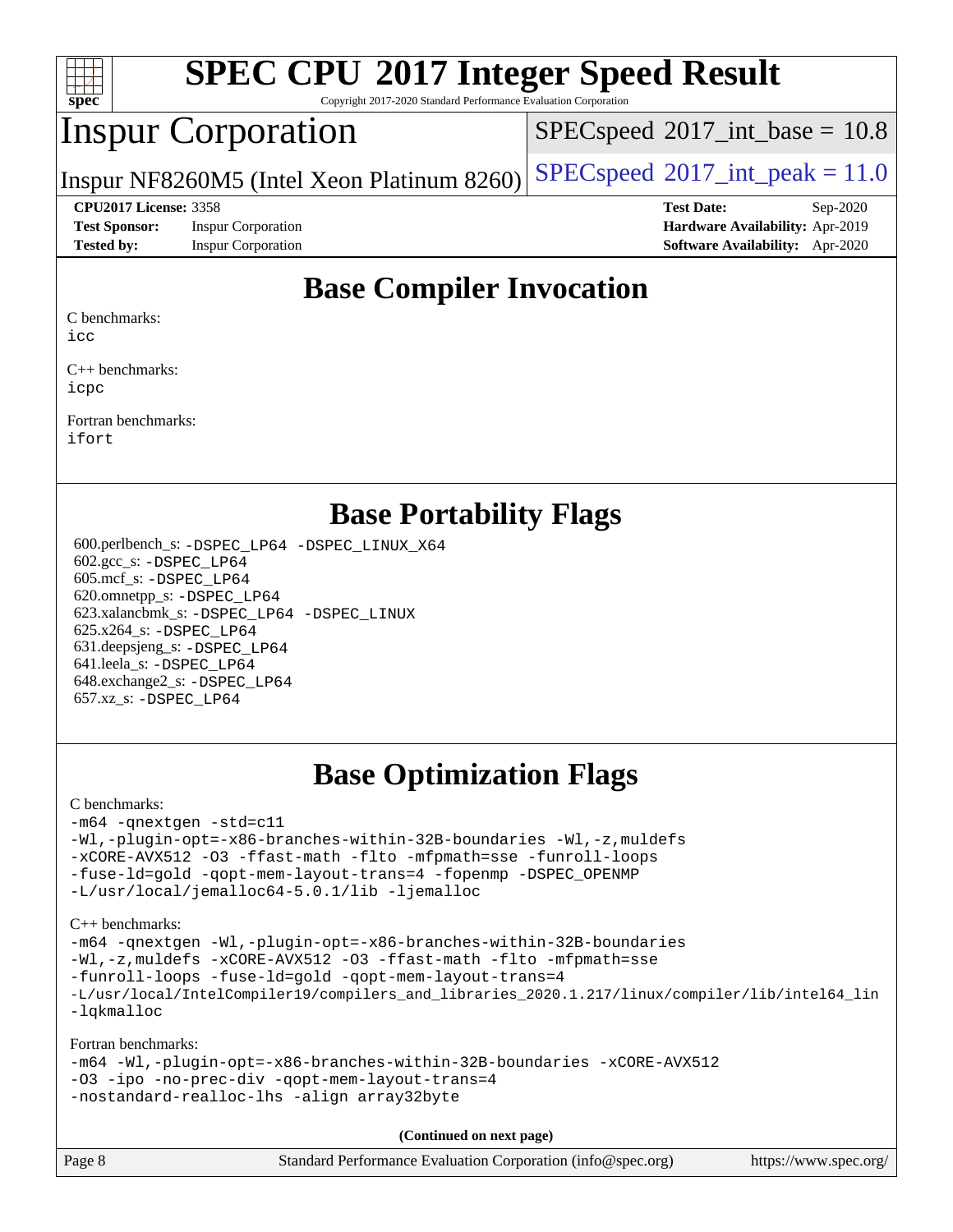

Copyright 2017-2020 Standard Performance Evaluation Corporation

## Inspur Corporation

 $SPECspeed^{\circ}2017\_int\_base = 10.8$  $SPECspeed^{\circ}2017\_int\_base = 10.8$ 

Inspur NF8260M5 (Intel Xeon Platinum 8260) [SPECspeed](http://www.spec.org/auto/cpu2017/Docs/result-fields.html#SPECspeed2017intpeak)<sup>®</sup>[2017\\_int\\_peak = 1](http://www.spec.org/auto/cpu2017/Docs/result-fields.html#SPECspeed2017intpeak)1.0

**[Test Sponsor:](http://www.spec.org/auto/cpu2017/Docs/result-fields.html#TestSponsor)** Inspur Corporation **[Hardware Availability:](http://www.spec.org/auto/cpu2017/Docs/result-fields.html#HardwareAvailability)** Apr-2019 **[Tested by:](http://www.spec.org/auto/cpu2017/Docs/result-fields.html#Testedby)** Inspur Corporation **[Software Availability:](http://www.spec.org/auto/cpu2017/Docs/result-fields.html#SoftwareAvailability)** Apr-2020

**[CPU2017 License:](http://www.spec.org/auto/cpu2017/Docs/result-fields.html#CPU2017License)** 3358 **[Test Date:](http://www.spec.org/auto/cpu2017/Docs/result-fields.html#TestDate)** Sep-2020

## **[Base Optimization Flags \(Continued\)](http://www.spec.org/auto/cpu2017/Docs/result-fields.html#BaseOptimizationFlags)**

[Fortran benchmarks](http://www.spec.org/auto/cpu2017/Docs/result-fields.html#Fortranbenchmarks) (continued):

[-mbranches-within-32B-boundaries](http://www.spec.org/cpu2017/results/res2020q4/cpu2017-20201012-24189.flags.html#user_FCbase_f-mbranches-within-32B-boundaries)

### **[Peak Compiler Invocation](http://www.spec.org/auto/cpu2017/Docs/result-fields.html#PeakCompilerInvocation)**

[C benchmarks](http://www.spec.org/auto/cpu2017/Docs/result-fields.html#Cbenchmarks):  $i$ cc

[C++ benchmarks:](http://www.spec.org/auto/cpu2017/Docs/result-fields.html#CXXbenchmarks) [icpc](http://www.spec.org/cpu2017/results/res2020q4/cpu2017-20201012-24189.flags.html#user_CXXpeak_intel_icpc_c510b6838c7f56d33e37e94d029a35b4a7bccf4766a728ee175e80a419847e808290a9b78be685c44ab727ea267ec2f070ec5dc83b407c0218cded6866a35d07)

[Fortran benchmarks](http://www.spec.org/auto/cpu2017/Docs/result-fields.html#Fortranbenchmarks): [ifort](http://www.spec.org/cpu2017/results/res2020q4/cpu2017-20201012-24189.flags.html#user_FCpeak_intel_ifort_8111460550e3ca792625aed983ce982f94888b8b503583aa7ba2b8303487b4d8a21a13e7191a45c5fd58ff318f48f9492884d4413fa793fd88dd292cad7027ca)

## **[Peak Portability Flags](http://www.spec.org/auto/cpu2017/Docs/result-fields.html#PeakPortabilityFlags)**

 600.perlbench\_s: [-DSPEC\\_LP64](http://www.spec.org/cpu2017/results/res2020q4/cpu2017-20201012-24189.flags.html#b600.perlbench_s_peakPORTABILITY_DSPEC_LP64) [-DSPEC\\_LINUX\\_X64](http://www.spec.org/cpu2017/results/res2020q4/cpu2017-20201012-24189.flags.html#b600.perlbench_s_peakCPORTABILITY_DSPEC_LINUX_X64)  $602.\text{gcc}\$ s: -DSPEC LP64(\*) -DSPEC LP64 605.mcf\_s: [-DSPEC\\_LP64](http://www.spec.org/cpu2017/results/res2020q4/cpu2017-20201012-24189.flags.html#suite_peakPORTABILITY605_mcf_s_DSPEC_LP64) 620.omnetpp\_s: [-DSPEC\\_LP64](http://www.spec.org/cpu2017/results/res2020q4/cpu2017-20201012-24189.flags.html#suite_peakPORTABILITY620_omnetpp_s_DSPEC_LP64) 623.xalancbmk\_s: [-DSPEC\\_LP64](http://www.spec.org/cpu2017/results/res2020q4/cpu2017-20201012-24189.flags.html#suite_peakPORTABILITY623_xalancbmk_s_DSPEC_LP64) [-DSPEC\\_LINUX](http://www.spec.org/cpu2017/results/res2020q4/cpu2017-20201012-24189.flags.html#b623.xalancbmk_s_peakCXXPORTABILITY_DSPEC_LINUX) 625.x264\_s: [-DSPEC\\_LP64](http://www.spec.org/cpu2017/results/res2020q4/cpu2017-20201012-24189.flags.html#suite_peakPORTABILITY625_x264_s_DSPEC_LP64) 631.deepsjeng\_s: [-DSPEC\\_LP64](http://www.spec.org/cpu2017/results/res2020q4/cpu2017-20201012-24189.flags.html#suite_peakPORTABILITY631_deepsjeng_s_DSPEC_LP64) 641.leela\_s: [-DSPEC\\_LP64](http://www.spec.org/cpu2017/results/res2020q4/cpu2017-20201012-24189.flags.html#suite_peakPORTABILITY641_leela_s_DSPEC_LP64) 648.exchange2\_s: [-DSPEC\\_LP64](http://www.spec.org/cpu2017/results/res2020q4/cpu2017-20201012-24189.flags.html#suite_peakPORTABILITY648_exchange2_s_DSPEC_LP64) 657.xz\_s: [-DSPEC\\_LP64](http://www.spec.org/cpu2017/results/res2020q4/cpu2017-20201012-24189.flags.html#suite_peakPORTABILITY657_xz_s_DSPEC_LP64)

(\*) Indicates a portability flag that was found in a non-portability variable.

## **[Peak Optimization Flags](http://www.spec.org/auto/cpu2017/Docs/result-fields.html#PeakOptimizationFlags)**

[C benchmarks](http://www.spec.org/auto/cpu2017/Docs/result-fields.html#Cbenchmarks):

 600.perlbench\_s: [-Wl,-z,muldefs](http://www.spec.org/cpu2017/results/res2020q4/cpu2017-20201012-24189.flags.html#user_peakEXTRA_LDFLAGS600_perlbench_s_link_force_multiple1_b4cbdb97b34bdee9ceefcfe54f4c8ea74255f0b02a4b23e853cdb0e18eb4525ac79b5a88067c842dd0ee6996c24547a27a4b99331201badda8798ef8a743f577) [-prof-gen](http://www.spec.org/cpu2017/results/res2020q4/cpu2017-20201012-24189.flags.html#user_peakPASS1_CFLAGSPASS1_LDFLAGS600_perlbench_s_prof_gen_5aa4926d6013ddb2a31985c654b3eb18169fc0c6952a63635c234f711e6e63dd76e94ad52365559451ec499a2cdb89e4dc58ba4c67ef54ca681ffbe1461d6b36)(pass 1) [-prof-use](http://www.spec.org/cpu2017/results/res2020q4/cpu2017-20201012-24189.flags.html#user_peakPASS2_CFLAGSPASS2_LDFLAGS600_perlbench_s_prof_use_1a21ceae95f36a2b53c25747139a6c16ca95bd9def2a207b4f0849963b97e94f5260e30a0c64f4bb623698870e679ca08317ef8150905d41bd88c6f78df73f19)(pass 2) [-xCORE-AVX512](http://www.spec.org/cpu2017/results/res2020q4/cpu2017-20201012-24189.flags.html#user_peakCOPTIMIZE600_perlbench_s_f-xCORE-AVX512) [-ipo](http://www.spec.org/cpu2017/results/res2020q4/cpu2017-20201012-24189.flags.html#user_peakCOPTIMIZE600_perlbench_s_f-ipo) [-O3](http://www.spec.org/cpu2017/results/res2020q4/cpu2017-20201012-24189.flags.html#user_peakCOPTIMIZE600_perlbench_s_f-O3) [-no-prec-div](http://www.spec.org/cpu2017/results/res2020q4/cpu2017-20201012-24189.flags.html#user_peakCOPTIMIZE600_perlbench_s_f-no-prec-div) [-qopt-mem-layout-trans=4](http://www.spec.org/cpu2017/results/res2020q4/cpu2017-20201012-24189.flags.html#user_peakCOPTIMIZE600_perlbench_s_f-qopt-mem-layout-trans_fa39e755916c150a61361b7846f310bcdf6f04e385ef281cadf3647acec3f0ae266d1a1d22d972a7087a248fd4e6ca390a3634700869573d231a252c784941a8) [-fno-strict-overflow](http://www.spec.org/cpu2017/results/res2020q4/cpu2017-20201012-24189.flags.html#user_peakEXTRA_OPTIMIZE600_perlbench_s_f-fno-strict-overflow) [-mbranches-within-32B-boundaries](http://www.spec.org/cpu2017/results/res2020q4/cpu2017-20201012-24189.flags.html#user_peakEXTRA_COPTIMIZE600_perlbench_s_f-mbranches-within-32B-boundaries) [-L/usr/local/jemalloc64-5.0.1/lib](http://www.spec.org/cpu2017/results/res2020q4/cpu2017-20201012-24189.flags.html#user_peakEXTRA_LIBS600_perlbench_s_jemalloc_link_path64_1_cc289568b1a6c0fd3b62c91b824c27fcb5af5e8098e6ad028160d21144ef1b8aef3170d2acf0bee98a8da324cfe4f67d0a3d0c4cc4673d993d694dc2a0df248b) [-ljemalloc](http://www.spec.org/cpu2017/results/res2020q4/cpu2017-20201012-24189.flags.html#user_peakEXTRA_LIBS600_perlbench_s_jemalloc_link_lib_d1249b907c500fa1c0672f44f562e3d0f79738ae9e3c4a9c376d49f265a04b9c99b167ecedbf6711b3085be911c67ff61f150a17b3472be731631ba4d0471706)

**(Continued on next page)**

Page 9 Standard Performance Evaluation Corporation [\(info@spec.org\)](mailto:info@spec.org) <https://www.spec.org/>